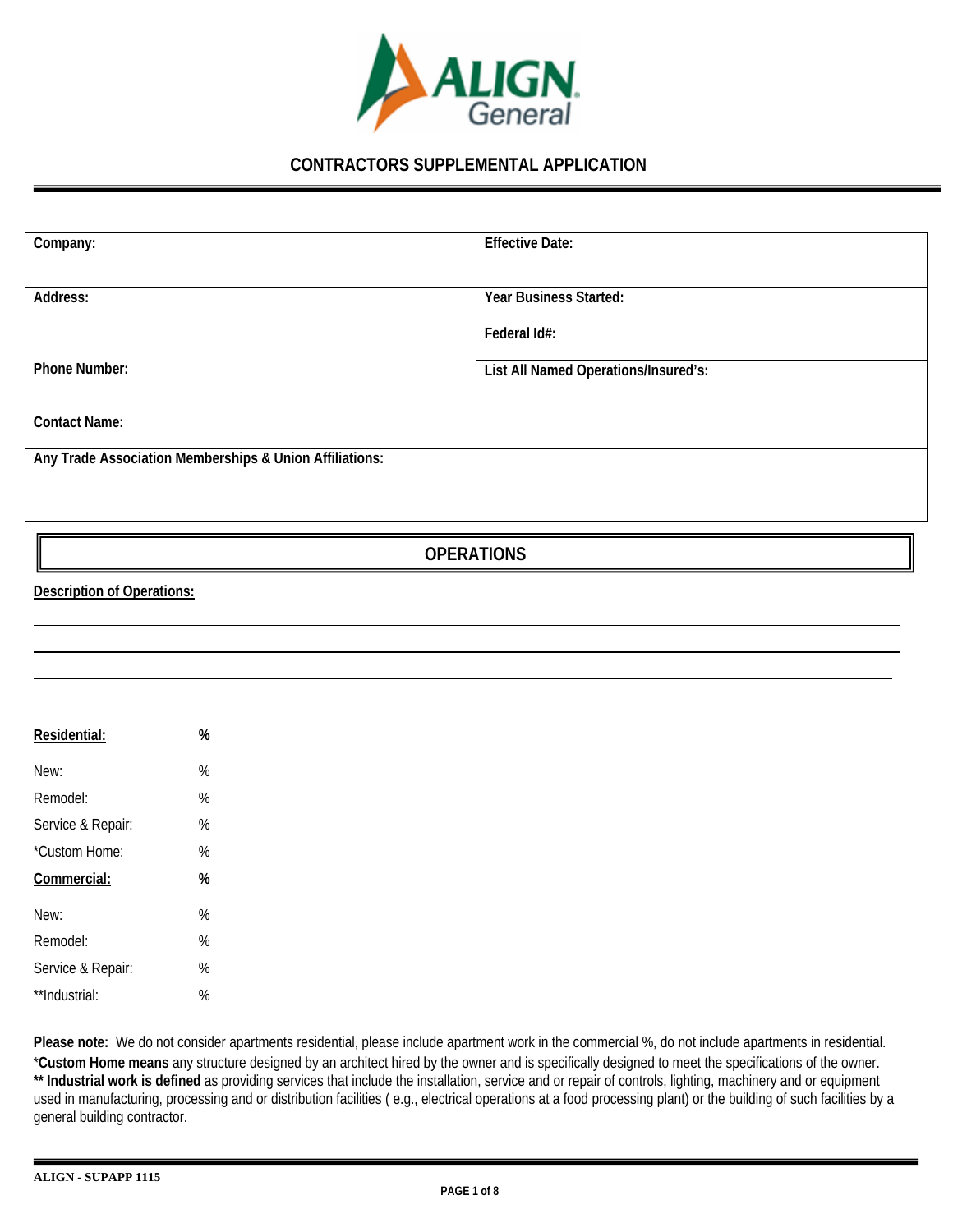## **ALIGN CONTRACTORS PROGRAM CONTRACTORS SUPPLEMENTAL APPLICATION**

**Tract – Housing Projects or Developments:** Includes housing projects or developments that with homes that are produced by one or more developers of mass produced, production homes in a project.

- 1. Has the insured worked on 25 or more homes in any new tract project or development in the past 10 years?  $\Box$  Yes  $\Box$  No
- 2. If Yes, What percentage of new tract work involved working on 25 or more homes in any tract project or development?  $\frac{8}{3}$

Complete the following for the last **10 tract projects** worked on by the insured:

| Name of Project | Developer(s) | <b>Covered Under Wrap</b><br>or OCIP? | Total # of Units<br>In Project | # of Units Worked<br>0n |
|-----------------|--------------|---------------------------------------|--------------------------------|-------------------------|
|                 |              |                                       |                                |                         |
|                 |              |                                       |                                |                         |
|                 |              |                                       |                                |                         |
|                 |              |                                       |                                |                         |
|                 |              |                                       |                                |                         |
|                 |              |                                       |                                |                         |
|                 |              |                                       |                                |                         |
|                 |              |                                       |                                |                         |
|                 |              |                                       |                                |                         |
|                 |              |                                       |                                |                         |

- 3. What percentage of work is performed under Wraps or OCIP's? %
- 4. Is the insured currently doing or planning to do any new tract work on 25 or more homes in any tract project or development?  $\Box$  Yes  $\Box$  No
- 5. If Yes, what percentage of work will involve new tract work on 25 or more homes in any project or development? %
- 6. If Yes, complete the following for the 5 largest current tract projects being worked on by the insured.

| Name of Project | Developer(s) | <b>Covered Under Wrap</b><br>or OCIP? | Total # of Units<br>In Project | # of Units Worked<br>0n |
|-----------------|--------------|---------------------------------------|--------------------------------|-------------------------|
|                 |              |                                       |                                |                         |
|                 |              |                                       |                                |                         |
|                 |              |                                       |                                |                         |
|                 |              |                                       |                                |                         |
|                 |              |                                       |                                |                         |

#### **Job List**

Please List Last 10 Jobs Completed

| Name of Project | City | Specific Work Being<br>Performed | Type of Project ** | <b>Job Cost</b> |
|-----------------|------|----------------------------------|--------------------|-----------------|
|                 |      |                                  |                    |                 |
|                 |      |                                  |                    |                 |
|                 |      |                                  |                    |                 |
|                 |      |                                  |                    |                 |
|                 |      |                                  |                    |                 |
|                 |      |                                  |                    |                 |
|                 |      |                                  |                    |                 |
|                 |      |                                  |                    |                 |
|                 |      |                                  |                    |                 |
|                 |      |                                  |                    |                 |

\*\* Type Of Project: Commercial (C) Single Family (SF) Multi Family (MF) Apartment (A) Condos or Town Houses (C/T)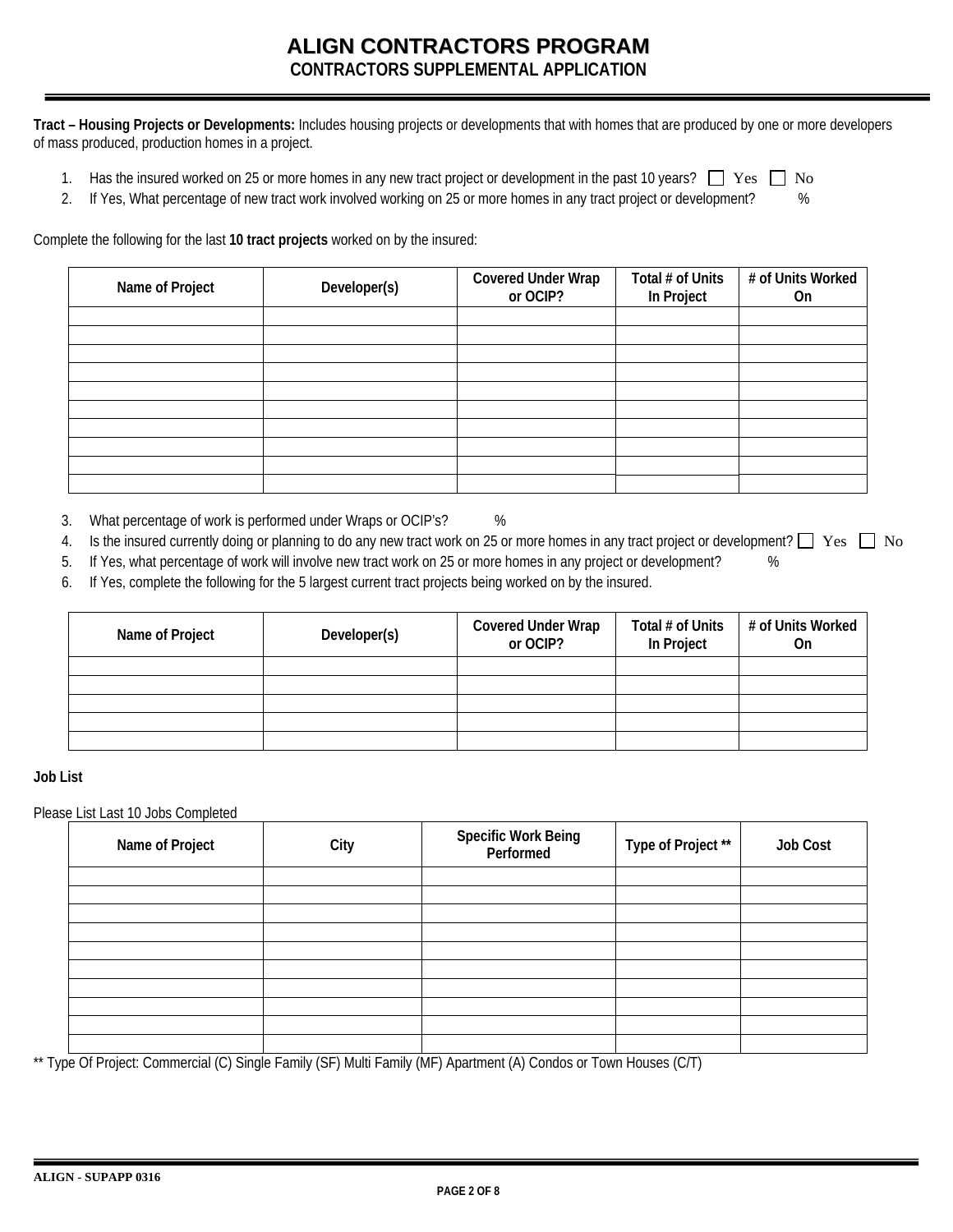**CONTRACTORS SUPPLEMENTAL APPLICATION** 

Please List Current Work on Hand Schedule

| Name of Project                                                                                                   |               |                          | City                    |                     | <b>Specific Work Being</b><br>Performed | Type of Project **                                                                                                                                                                                                                                                        |               | <b>Job Cost</b> |
|-------------------------------------------------------------------------------------------------------------------|---------------|--------------------------|-------------------------|---------------------|-----------------------------------------|---------------------------------------------------------------------------------------------------------------------------------------------------------------------------------------------------------------------------------------------------------------------------|---------------|-----------------|
|                                                                                                                   |               |                          |                         |                     |                                         |                                                                                                                                                                                                                                                                           |               |                 |
|                                                                                                                   |               |                          |                         |                     |                                         |                                                                                                                                                                                                                                                                           |               |                 |
|                                                                                                                   |               |                          |                         |                     |                                         |                                                                                                                                                                                                                                                                           |               |                 |
|                                                                                                                   |               |                          |                         |                     |                                         |                                                                                                                                                                                                                                                                           |               |                 |
|                                                                                                                   |               |                          |                         |                     |                                         |                                                                                                                                                                                                                                                                           |               |                 |
|                                                                                                                   |               |                          |                         |                     |                                         |                                                                                                                                                                                                                                                                           |               |                 |
| ** Type Of Project: Commercial (C) Single Family (SF) Multi Family (MF) Apartment (A) Condos or Town Houses (C/T) |               |                          |                         |                     |                                         |                                                                                                                                                                                                                                                                           |               |                 |
|                                                                                                                   |               |                          |                         |                     |                                         |                                                                                                                                                                                                                                                                           |               |                 |
| Describe The Types Of Projects In Which The Account Specializes:                                                  |               |                          |                         |                     |                                         |                                                                                                                                                                                                                                                                           |               |                 |
| Does The Account Do Any Work Over Two Stories In Height From Grade? □ Yes                                         |               |                          |                         |                     |                                         | No                                                                                                                                                                                                                                                                        |               |                 |
|                                                                                                                   |               |                          |                         |                     |                                         |                                                                                                                                                                                                                                                                           |               |                 |
|                                                                                                                   |               | If Yes, Maximum Stories: |                         | Percentage Of Work: |                                         | %                                                                                                                                                                                                                                                                         |               |                 |
| Does The Account Have Any Operations Other Than Contracting?                                                      |               |                          |                         | $\Box$ Yes          | $\Box$ No                               |                                                                                                                                                                                                                                                                           |               |                 |
|                                                                                                                   |               | If Yes, Please Describe  |                         |                     |                                         |                                                                                                                                                                                                                                                                           |               |                 |
|                                                                                                                   |               |                          |                         |                     |                                         | Indicate The Anticipated Percentage Of Construction/Contracting Operations Over The Next Twelve (12) Months To Be Performed By The<br>Account By Utilizing The Percentage Of Payroll Under "Direct" And Percentage Of Contract Costs Under The "Subbed" As A Basis Below: |               |                 |
|                                                                                                                   | <b>Direct</b> | Subbed                   |                         | <b>Direct</b>       | Subbed                                  |                                                                                                                                                                                                                                                                           | <b>Direct</b> | Subbed          |
| Asbestos Removal                                                                                                  | %             | $\%$                     | Grading                 | %                   | $\%$                                    | Roofing                                                                                                                                                                                                                                                                   | %             | $\%$            |
| <b>Blasting</b>                                                                                                   | $\%$          | %                        | Insulation              | %                   | $\%$                                    | Sewer (Mains)                                                                                                                                                                                                                                                             | %             | %               |
| <b>Bridge Building</b>                                                                                            | %             | %                        | Lead<br>(Paint Removal) | %                   | %                                       | Steel (Structural)                                                                                                                                                                                                                                                        | %             | %               |
| Carnentry                                                                                                         | %             | %                        | Maintenance             | %                   | %                                       | Steel (Ornamental)                                                                                                                                                                                                                                                        | $\%$          | $\%$            |

| Carpentry         | %    | % | Maintenance    | % | % | Steel (Ornamental)     | % | %    |
|-------------------|------|---|----------------|---|---|------------------------|---|------|
| Concrete          | %    | % | Masonry        | % | % | Street/Road            | % | %    |
| <b>Demolition</b> | %    | % | Mechanical     | % | % | Supervisory (Only)     | % | %    |
| <b>Drilling</b>   | %    | % | Painting       | % | % | Water / Gas (Mains)    | % | $\%$ |
| Electrical        | %    | % | <b>Drywall</b> | % | % | Other (Describe Below) | % | $\%$ |
| Excavating        | $\%$ | % | Plumbing       | % | % |                        |   |      |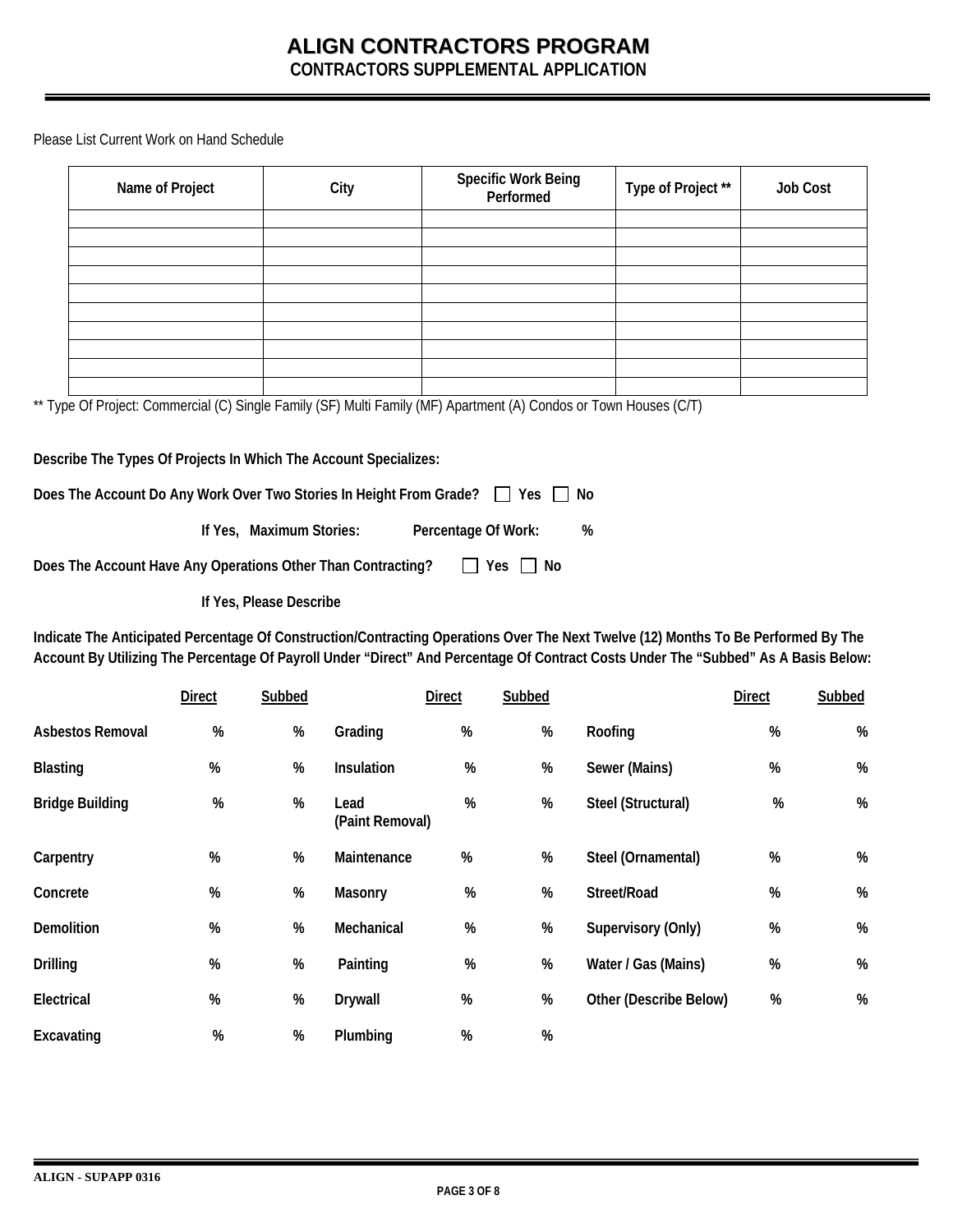**CONTRACTORS SUPPLEMENTAL APPLICATION** 

|                                                                                                          |                                                                                                                                                                         |                     |                                                      |              | <b>EXPOSURE INFORMATION</b> |                                                                                                                |    |  |
|----------------------------------------------------------------------------------------------------------|-------------------------------------------------------------------------------------------------------------------------------------------------------------------------|---------------------|------------------------------------------------------|--------------|-----------------------------|----------------------------------------------------------------------------------------------------------------|----|--|
|                                                                                                          | <b>Estimated Annual Direct Payroll</b><br>\$                                                                                                                            |                     |                                                      |              |                             |                                                                                                                |    |  |
| Sub-Contract Costs:<br>\$<br>Gross Receipts: \$                                                          |                                                                                                                                                                         |                     |                                                      |              |                             |                                                                                                                |    |  |
|                                                                                                          | Prior Years/Historical info:                                                                                                                                            |                     |                                                      |              |                             |                                                                                                                |    |  |
|                                                                                                          |                                                                                                                                                                         | <b>Current Year</b> | Prior 1                                              | Prior 2      | Prior 3                     | Prior 4                                                                                                        |    |  |
| <b>Direct Payroll:</b>                                                                                   | \$                                                                                                                                                                      |                     | \$                                                   | \$           | \$                          | \$                                                                                                             |    |  |
| <b>Gross Receipts:</b>                                                                                   | \$                                                                                                                                                                      |                     | \$                                                   | \$           | \$                          | \$                                                                                                             |    |  |
| ** Exclude All Wrap Up Revenue, Cost, Payroll, etc**                                                     |                                                                                                                                                                         |                     |                                                      |              |                             |                                                                                                                |    |  |
| Indicate The Percentage Of Construction/Contracting Work Performed By The Account:                       |                                                                                                                                                                         |                     |                                                      |              |                             |                                                                                                                |    |  |
| <b>New Construction</b>                                                                                  |                                                                                                                                                                         | $\%$                | Remodeling                                           | $\%$         |                             |                                                                                                                |    |  |
| Inside Building                                                                                          |                                                                                                                                                                         | $\%$                | <b>Outside Building</b>                              | $\%$         |                             |                                                                                                                |    |  |
| Commercial                                                                                               |                                                                                                                                                                         | $\%$                | Residential                                          | $\%$         |                             |                                                                                                                |    |  |
| Institutional                                                                                            |                                                                                                                                                                         | $\%$                | Other (Describe)                                     | $\%$         |                             |                                                                                                                |    |  |
|                                                                                                          |                                                                                                                                                                         |                     |                                                      |              |                             | List Each State That The Account Anticipates Working In Over The Next Year And The Percentage Of Overall Work: |    |  |
| <b>State</b>                                                                                             | $\%$                                                                                                                                                                    | <b>State</b>        | $\%$                                                 | <b>State</b> | $\%$                        |                                                                                                                |    |  |
| <b>State</b>                                                                                             | $\%$                                                                                                                                                                    | <b>State</b>        | $\%$                                                 | <b>State</b> | $\%$                        |                                                                                                                |    |  |
| <b>State</b>                                                                                             | $\%$                                                                                                                                                                    | <b>State</b>        | $\%$                                                 | <b>State</b> | $\%$                        |                                                                                                                |    |  |
| Are There Subcontract Agreements For All Subcontractors?                                                 |                                                                                                                                                                         |                     | If Yes, Is This A Standard Agreement? AIA Agreement? |              | No<br>Yes                   | (A Copy of The Subcontract Agreement Must Be Provided)                                                         |    |  |
|                                                                                                          |                                                                                                                                                                         |                     |                                                      |              | <b>Sub-Contracted Work</b>  |                                                                                                                |    |  |
| What Dollar Volume Of Your Contracts Are Subcontracted To Other Trades? \$                               |                                                                                                                                                                         |                     |                                                      |              |                             |                                                                                                                |    |  |
| List Trades You Subcontract To:                                                                          |                                                                                                                                                                         |                     |                                                      |              |                             |                                                                                                                |    |  |
| Do You Require ALL Subcontractors To Carry Liability Limits Equal To Or Greater Than Your Policy Limits? |                                                                                                                                                                         |                     |                                                      |              |                             | Yes  <br>$\mathbf{1}$                                                                                          | No |  |
|                                                                                                          | Do you require ALL subcontractors to name you as an additional insured on their insurance providing premises and completed operations<br>coverage? $\Box$ Yes $\Box$ No |                     |                                                      |              |                             |                                                                                                                |    |  |
| Do you require ALL subcontractors to provide a waiver of subrogation endorsement? $\Box$ Yes $\Box$ No   |                                                                                                                                                                         |                     |                                                      |              |                             |                                                                                                                |    |  |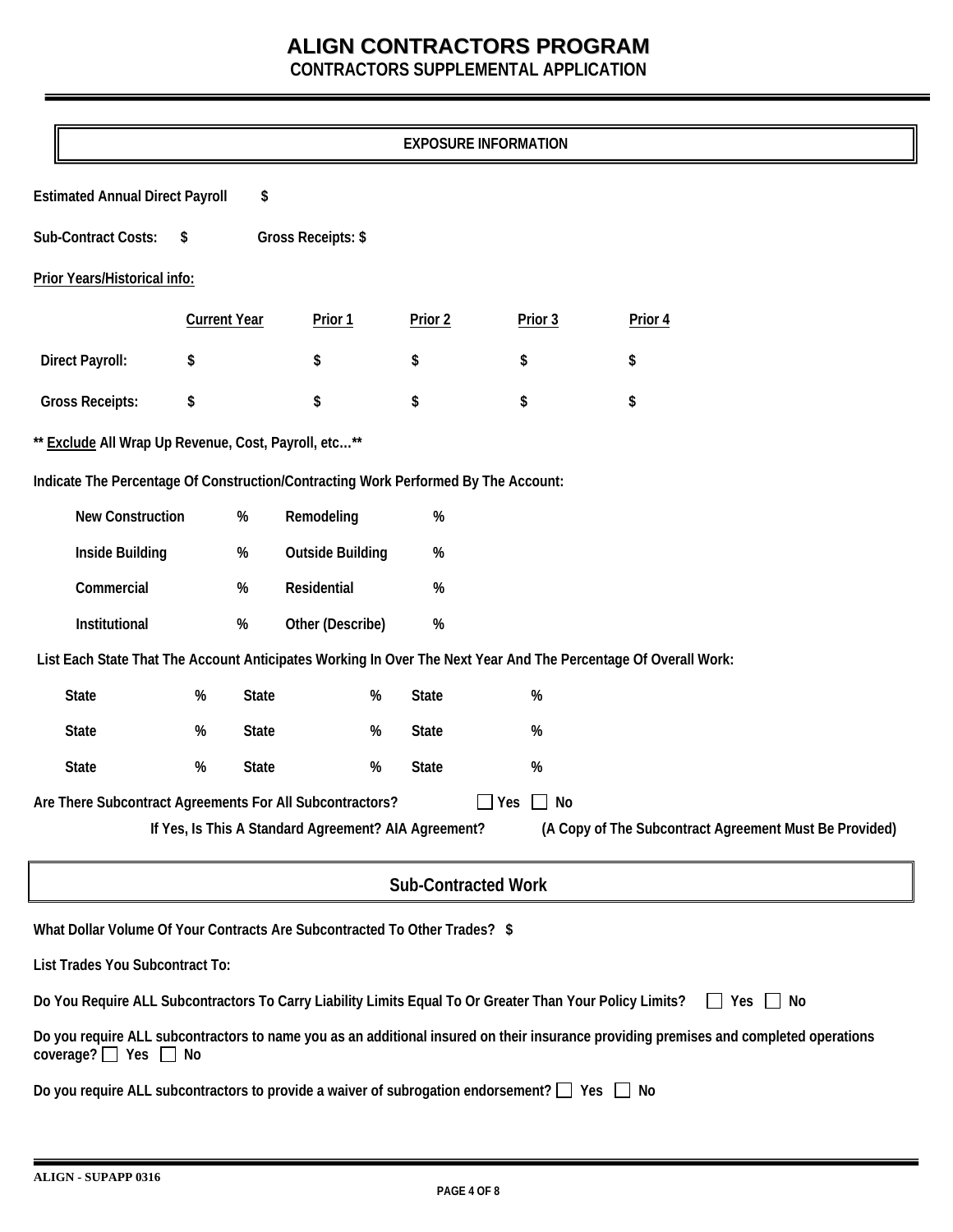**CONTRACTORS SUPPLEMENTAL APPLICATION** 

| <b>Quality Controls</b>                                                                       |                                                                                                                                                    |                    |  |  |  |  |  |
|-----------------------------------------------------------------------------------------------|----------------------------------------------------------------------------------------------------------------------------------------------------|--------------------|--|--|--|--|--|
|                                                                                               | Are Checklists Always Used On Job Sites To Assure Workmanship? Thes T No                                                                           |                    |  |  |  |  |  |
| If Yes:                                                                                       | Do The Checklists Require Signoffs And Dates For All Critical Items?<br>Yes<br>No                                                                  |                    |  |  |  |  |  |
|                                                                                               | Do The Checklists Include Type Of Work Performed?<br>$\Box$ Yes $\Box$ No                                                                          |                    |  |  |  |  |  |
|                                                                                               | Do Checklists Used On-Site Become Part Of The Permanent Job File?                                                                                  | $\Box$ Yes<br>  No |  |  |  |  |  |
|                                                                                               | How Long Are Files For Each Job Maintained?                                                                                                        |                    |  |  |  |  |  |
|                                                                                               | If No, Please Explain:                                                                                                                             |                    |  |  |  |  |  |
| During All Repair Work:                                                                       |                                                                                                                                                    |                    |  |  |  |  |  |
|                                                                                               | Are Steps Taken And Documented To Protect Building, Flooring, Ceilings, Furnishings And Other Property?                                            | No<br>l Yes        |  |  |  |  |  |
|                                                                                               | Do You Require Documented Acknowledgement Of Acceptance Of Completed Job?                                                                          | Yes $\Box$ No      |  |  |  |  |  |
|                                                                                               | Final Signoff of Completed Job By: Municipal Authority<br><b>General Contractor</b>                                                                | Building Owner     |  |  |  |  |  |
|                                                                                               | If Yes, Do You Have The Customer Sign An Agreement Acknowledging Receipt Of System Maintenance Requirements? □ Yes<br>No<br>If No, Please Explain: |                    |  |  |  |  |  |
|                                                                                               | <b>Loss Control</b>                                                                                                                                |                    |  |  |  |  |  |
|                                                                                               | Does The Account Have A Jobsite Loss Control Program?<br>$\Box$ No<br>Yes                                                                          |                    |  |  |  |  |  |
|                                                                                               | If Yes, Does The Loss Control Program Have The Following Provisions:                                                                               |                    |  |  |  |  |  |
|                                                                                               | Written Loss Control Program                                                                                                                       | $Yes \Box No$      |  |  |  |  |  |
|                                                                                               | Safety Meetings (With Attendance Documents)<br>Yes                                                                                                 | No                 |  |  |  |  |  |
|                                                                                               | Site Safety Inspection Check List<br>Yes                                                                                                           | No                 |  |  |  |  |  |
|                                                                                               | <b>Accident Reporting System</b><br>Yes                                                                                                            | No                 |  |  |  |  |  |
|                                                                                               | <b>Training Sessions</b>                                                                                                                           | Yes $\Box$ No      |  |  |  |  |  |
|                                                                                               | <b>Other Information</b>                                                                                                                           |                    |  |  |  |  |  |
| What Is The Account's Current Workers' Compensation Experience Modification?                  |                                                                                                                                                    |                    |  |  |  |  |  |
| Does The Account Have Ongoing Safety Training Requirements For Employees?<br>$\Box$ Yes<br>No |                                                                                                                                                    |                    |  |  |  |  |  |
| If Yes, How Often Are Safety Meetings Held:                                                   |                                                                                                                                                    |                    |  |  |  |  |  |
|                                                                                               | Does The Account Hire Or Use Casual Or Temporary Workers? □ Yes □ No                                                                               |                    |  |  |  |  |  |
|                                                                                               | Are Employees Trained In Safety Procedures For Working From Heights (Ladders, Scaffolding, Etc.)? □ Yes □                                          | No                 |  |  |  |  |  |
|                                                                                               |                                                                                                                                                    |                    |  |  |  |  |  |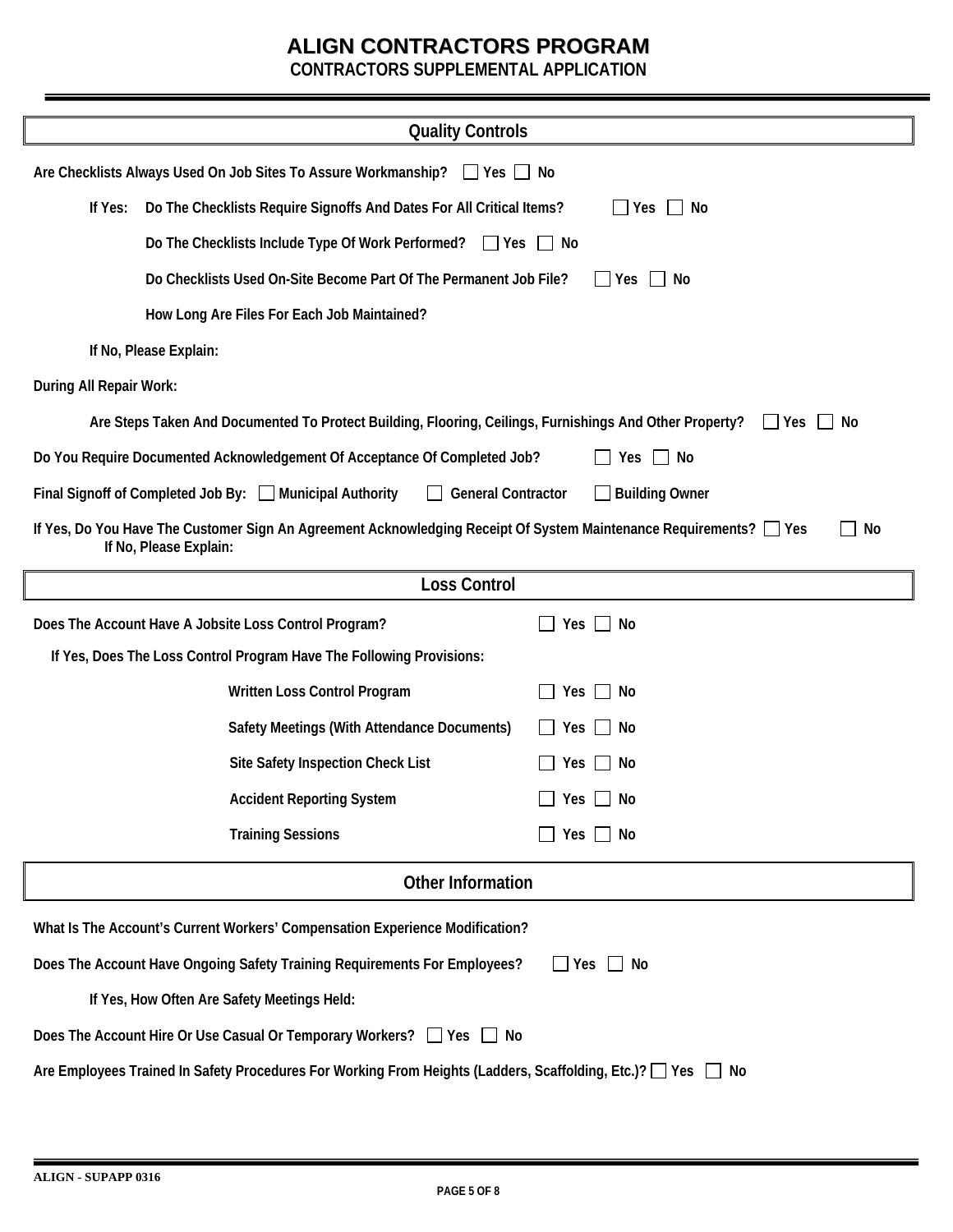**CONTRACTORS SUPPLEMENTAL APPLICATION** 

|                                                                                                                                                                                                                                                                                                                      |                                                                                                                                                                                                                     |                                                                                      | Does The Account Have Any Current Or Prior Projects That They Are Involved In Any Of The Following: (Check Which Applies)                                                                                                                                              |  |  |  |  |
|----------------------------------------------------------------------------------------------------------------------------------------------------------------------------------------------------------------------------------------------------------------------------------------------------------------------|---------------------------------------------------------------------------------------------------------------------------------------------------------------------------------------------------------------------|--------------------------------------------------------------------------------------|------------------------------------------------------------------------------------------------------------------------------------------------------------------------------------------------------------------------------------------------------------------------|--|--|--|--|
|                                                                                                                                                                                                                                                                                                                      | Projects Located On Current or Former Landfills                                                                                                                                                                     |                                                                                      | <b>Mold Remediation</b>                                                                                                                                                                                                                                                |  |  |  |  |
|                                                                                                                                                                                                                                                                                                                      | $\Box$ Lead Removal, Etc.                                                                                                                                                                                           |                                                                                      | $\Box$ E I F S                                                                                                                                                                                                                                                         |  |  |  |  |
|                                                                                                                                                                                                                                                                                                                      | Asbestos Handling, Removal, Etc                                                                                                                                                                                     |                                                                                      | PCB's                                                                                                                                                                                                                                                                  |  |  |  |  |
|                                                                                                                                                                                                                                                                                                                      | Installation or Removal Of Underground Or Aboveground Storage Tanks                                                                                                                                                 |                                                                                      |                                                                                                                                                                                                                                                                        |  |  |  |  |
|                                                                                                                                                                                                                                                                                                                      |                                                                                                                                                                                                                     |                                                                                      | Does The Account Plan To Be Involved In Any Projects Involving Any Of The Activities Or Services Described Above? Tes<br>No                                                                                                                                            |  |  |  |  |
|                                                                                                                                                                                                                                                                                                                      | If Yes, Explain:                                                                                                                                                                                                    |                                                                                      |                                                                                                                                                                                                                                                                        |  |  |  |  |
|                                                                                                                                                                                                                                                                                                                      | The Account Cannot Presently Comply?                                                                                                                                                                                | $\Box$ Yes<br>No                                                                     | Are There Any Statutes, Standards, Or Other City, State Or Federal Regulations Relating To The Protection Of The Environment With Which                                                                                                                                |  |  |  |  |
|                                                                                                                                                                                                                                                                                                                      | If Yes, Explain:                                                                                                                                                                                                    |                                                                                      |                                                                                                                                                                                                                                                                        |  |  |  |  |
| $\Box$ Yes                                                                                                                                                                                                                                                                                                           | No<br>$\perp$                                                                                                                                                                                                       |                                                                                      | Has The Account, During The Last Five (5) Years, Been Cited And/Or Prosecuted For Contravention Or Violation Of Any Standard Or Law<br>Relating To Any Release From The Accounts Premises Of Any Substance Into Sewers, Rivers, Seas, Body Of Water, Air Or Onto Land? |  |  |  |  |
|                                                                                                                                                                                                                                                                                                                      | If Yes, Give Details:                                                                                                                                                                                               |                                                                                      |                                                                                                                                                                                                                                                                        |  |  |  |  |
|                                                                                                                                                                                                                                                                                                                      | Of Insurance?<br>$\Box$ Yes<br>No                                                                                                                                                                                   |                                                                                      | Is The Account Aware Of Any Circumstances That May Reasonably Be Expected To Give Rise To A Pollution Liability Claim Under The Policy                                                                                                                                 |  |  |  |  |
|                                                                                                                                                                                                                                                                                                                      | If Yes, Give Details:                                                                                                                                                                                               |                                                                                      |                                                                                                                                                                                                                                                                        |  |  |  |  |
|                                                                                                                                                                                                                                                                                                                      |                                                                                                                                                                                                                     |                                                                                      | <b>Contractor's Pollution Legal Liability</b>                                                                                                                                                                                                                          |  |  |  |  |
|                                                                                                                                                                                                                                                                                                                      |                                                                                                                                                                                                                     |                                                                                      |                                                                                                                                                                                                                                                                        |  |  |  |  |
| 1.                                                                                                                                                                                                                                                                                                                   | Do you perform any residential construction work?                                                                                                                                                                   |                                                                                      | Yes<br>No                                                                                                                                                                                                                                                              |  |  |  |  |
|                                                                                                                                                                                                                                                                                                                      |                                                                                                                                                                                                                     | Your firm?<br>$\Box$ Yes                                                             | No                                                                                                                                                                                                                                                                     |  |  |  |  |
|                                                                                                                                                                                                                                                                                                                      | Has a pollution claim, suit or<br>notice of incident been made                                                                                                                                                      |                                                                                      | A predecessor firm of which you were an owner?<br>$\square$ Yes<br>No                                                                                                                                                                                                  |  |  |  |  |
| 2.<br>against:                                                                                                                                                                                                                                                                                                       |                                                                                                                                                                                                                     | An entity your firm wholly of partly owns, manages or controls? $\Box$ Yes $\Box$ No |                                                                                                                                                                                                                                                                        |  |  |  |  |
| Any members of your firm or of the above entities?<br>Yes<br>No                                                                                                                                                                                                                                                      |                                                                                                                                                                                                                     |                                                                                      |                                                                                                                                                                                                                                                                        |  |  |  |  |
| Is any member of your firm, predecessor firm, or any entity your firm wholly or partly owns, manages and/or controls, aware of<br>any circumstance that may result in a Pollution Liability claim, suit, or notice of incident/occurrence against such business<br>3.<br>entity?<br>$\Box$ Yes<br>No<br>$\mathbf{1}$ |                                                                                                                                                                                                                     |                                                                                      |                                                                                                                                                                                                                                                                        |  |  |  |  |
| 4.                                                                                                                                                                                                                                                                                                                   | Has any application or policy for Pollution Liability made on behalf of the applicant, predecessors in business, present<br>partners or officers ever been declined, cancelled or non-renewal refused?<br>Yes<br>No |                                                                                      |                                                                                                                                                                                                                                                                        |  |  |  |  |
| 5.                                                                                                                                                                                                                                                                                                                   | Do you install drywall?<br>$\Box$ Yes                                                                                                                                                                               | No                                                                                   |                                                                                                                                                                                                                                                                        |  |  |  |  |
| 6.                                                                                                                                                                                                                                                                                                                   | Do you install spray foam insulation?                                                                                                                                                                               | $\Box$ Yes                                                                           | No                                                                                                                                                                                                                                                                     |  |  |  |  |
|                                                                                                                                                                                                                                                                                                                      |                                                                                                                                                                                                                     |                                                                                      |                                                                                                                                                                                                                                                                        |  |  |  |  |

**7.** Do you perform herbicide or pesticide application in quantities greater than 10 gallons?  $\Box$  Yes  $\Box$  No

**This Pollution Liability Supplemental Application is made part of this policy. By signing below, you agree that any information provided in the Application that is deemed to be a misrepresentation of a material fact will void coverage for claims where we relied upon such misrepresentation to provide coverage to you.**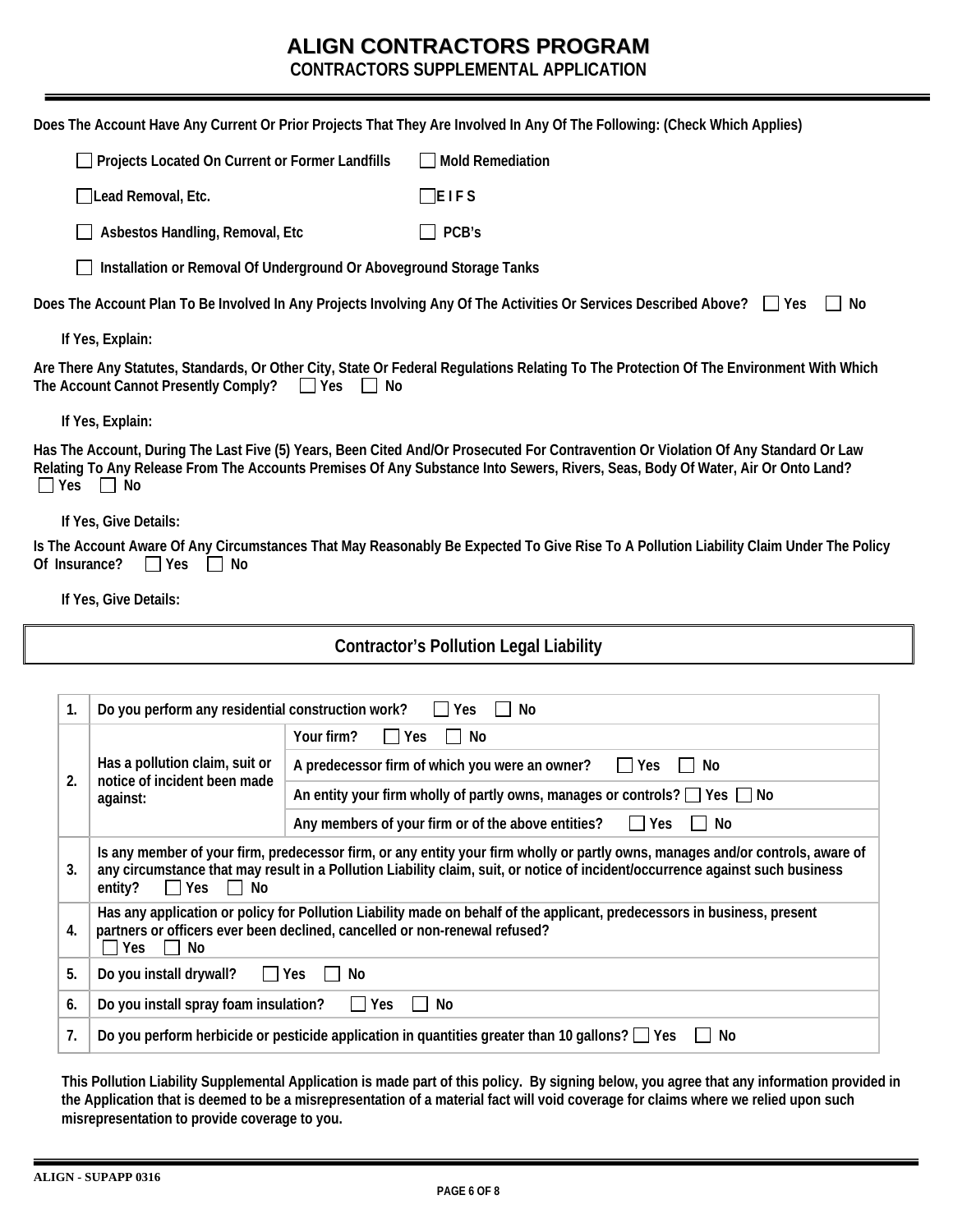**CONTRACTORS SUPPLEMENTAL APPLICATION** 

#### **Attachments**

*Attach:* 

 *Job Information – \*Job Listing (Work-On-Hand Schedule) With All Current And Completed Jobs Within The Past Year Including Locations And Contract Amounts if information is not included under JOB LISTS sections on pages 2 and 3.* 

*Subcontractor Agreement – \*If Any Work Is Performed By Subcontractors, Attach A Copy Of Your Agreement Used With Your Subcontractors*

*Currently Valued Loss Runs – \*Specific Information Required On "Large Losses"*

*Financial Information* 

*Copy Of The Safety Program* 

*Copy Of The Contractor's License* 

### **Fraud Warning And Signature**

**Arizona:** For Your Protection Arizona Law Requires The Following Statement To Appear On This Form. Any Person Who Knowingly Presents A False Or Fraudulent Claim For Payment Of A Loss Is Subject To Criminal And Civil Penalties.

**Arkansas:** "Any person who knowingly presents a false or fraudulent claim for payment of a loss or benefit, or knowingly presents false information in an application for insurance is guilty of a crime and may be subject to fines and confinement in prison."

**Colorado:** It Is Unlawful To Knowingly Provide False, Incomplete, Or Misleading Facts Or Information To An Insurance Company For The Purpose Of Defrauding Or Attempting To Defraud The Company. Penalties May Include Imprisonment, Fines, Denial Of Insurance, And Civil Damages. Any Insurance Company Or Agent Of An Insurance Company Who Knowingly Provides False, Incomplete, Or Misleading Facts Or Information To A Policyholder Or Claimant For The Purpose Of Defrauding Or Attempting To Defraud The Policyholder Or Claimant With Regard To A Settlement Or Award Payable From Insurance Proceeds Shall Be Reported To The Colorado Division Of Insurance Within The Department Of Regulatory Agencies.

**Florida:** "Any person who knowingly and with intent to injure, defraud, or deceive any insurer files a statement of claim or an application containing any false, incomplete, or misleading information is guilty of a felony in the third degree."

**Kentucky:** "Any person who knowingly and with intent to defraud any insurance company or other person files an application for insurance containing any materially false information, or conceals for the purpose of misleading, information concerning any fact material thereto, commits a fraudulent insurance act, which is a crime."

**Louisiana:** "Any person who knowingly presents a false or fraudulent claim for payment of a loss or benefit or knowingly presents false information in an application for insurance is guilty of a crime and may be subject to fines and confinement in prison."